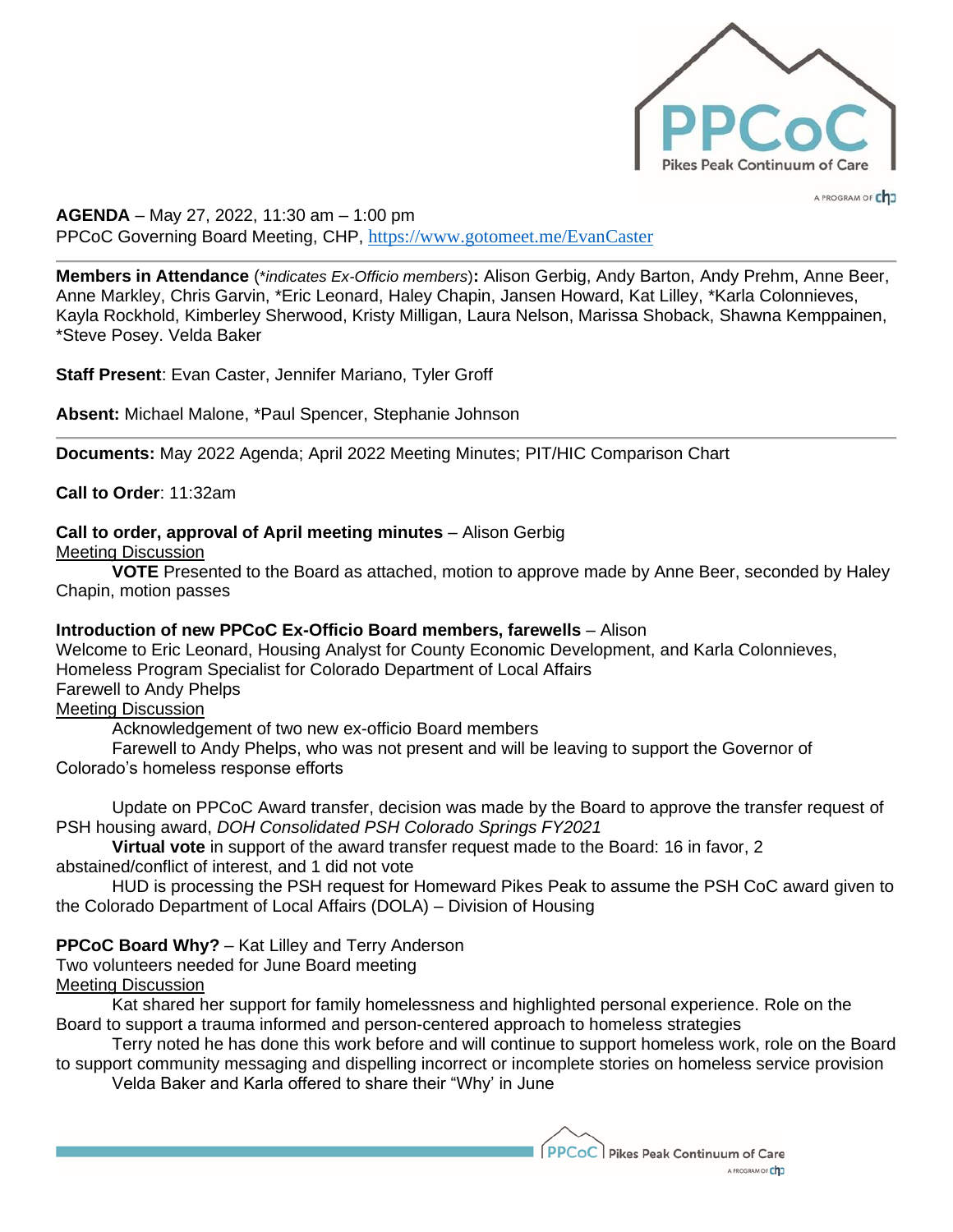# **CHP Advocacy (added on 5/26/22)** – Jennifer Mariano

Context for CHP advocacy surveys Meeting Discussion

CHP is learning about advocacy from community partners in considering next steps with support and leveraging consulting opportunities

Please complete the Advocacy Survey from CHP to best inform CHP's advocacy strategies

# **Strategic Goal 1: Make Homelessness Rare – agenda topics**

**2022 Point in Time and Housing Inventory Count** – Alison and Evan Caster Role of the Board in announcing the PIT/HIC numbers to the community Sharing numbers from the 2022 Point in Time and Housing Inventory Count Comparison from previous years highlighting changes and successes Meeting Discussion

Alison began topic on setting expectation for the Board role to make decisions on the timing of communication of the PIT/HIC numbers, does the Board wait for HUD or communicate prior to HUD messaging? Discussion setting up for next year and early PIT release if requested by the Board

Reviewed PIT and HIC numbers from 2022 in comparing against previous years

Questions from Anne Beer, Shawna Kemppainen, and Kat on the timing and conditions surrounding the PIT (cold winter night, methodology, context with other numbers)

Numbers will be shared from CMS by Chris Garvin on self-reported homeless application numbers Request for reviewing McKinney Vento numbers and reference by Evan:

"In the 2020-2021 school year El Paso County school districts reported 1,048 children and youth ages 0 - grade 12 as experiencing homelessness under the McKinney-Vento definition.

The state of Colorado, aligning with national trends, experienced approximately a 30% decrease in identified McKinney-Vento students from the 2019-20 to 2020-2021 school year.

The national non-profit [SchoolHouse Connection](https://schoolhouseconnection.org/lost-in-the-masked-shuffle-and-virtual-void/) preformed a national survey of McKinney-Vento District Liaisons which measured point in time enrollment in the fall of '19, fall of '20."

Suggestion from Karla Colonnieves on communicating the sheltered vs. unsheltered numbers of a percentage of the total count and change from year to year, suggestion supported by Kat

Reminder from Anne Beer that HUD is slow at releasing the PIT numbers and we should be ahead in our community messaging and media

Terry asked about a clarification of "seasonal" vs. "overflow", which are shown in the same column, suggestion to tease those numbers out separately

Mention of Emergency Housing Vouchers, which were largely unutilized during the timing of the HIC Kristy Milligan emphasizes the importance of driving messages about success of shelter but continued need to permanent housing solutions and supportive services, which aligns with Strategic Plan messages

Quote in the chat from Shawna, "Communications strategy for this complexity, to be both authentic to reality and recognize progress and positive data, means we can use a lot of AND language"

Velda asked about City Hope, which will be continuing but may change as funding changes

Looked at live PIT Tableau dashboards showing unsheltered homelessness by geolocation and moving from other states/within Colorado for last known address among unsheltered homeless population Power of visual data representation, how to communicate the roll of people moving to the County?

Board recommends developing an ad-hoc communication group on how to support community messaging of the PIT/HIC

Meeting in June to decide on messaging, all content will be shared by Evan and additional access granted to Tableau for those interested in seeing interactive dashboards compared to static looks Interest from Anne Beer, Terry Anderson, Kat Lilley to participate